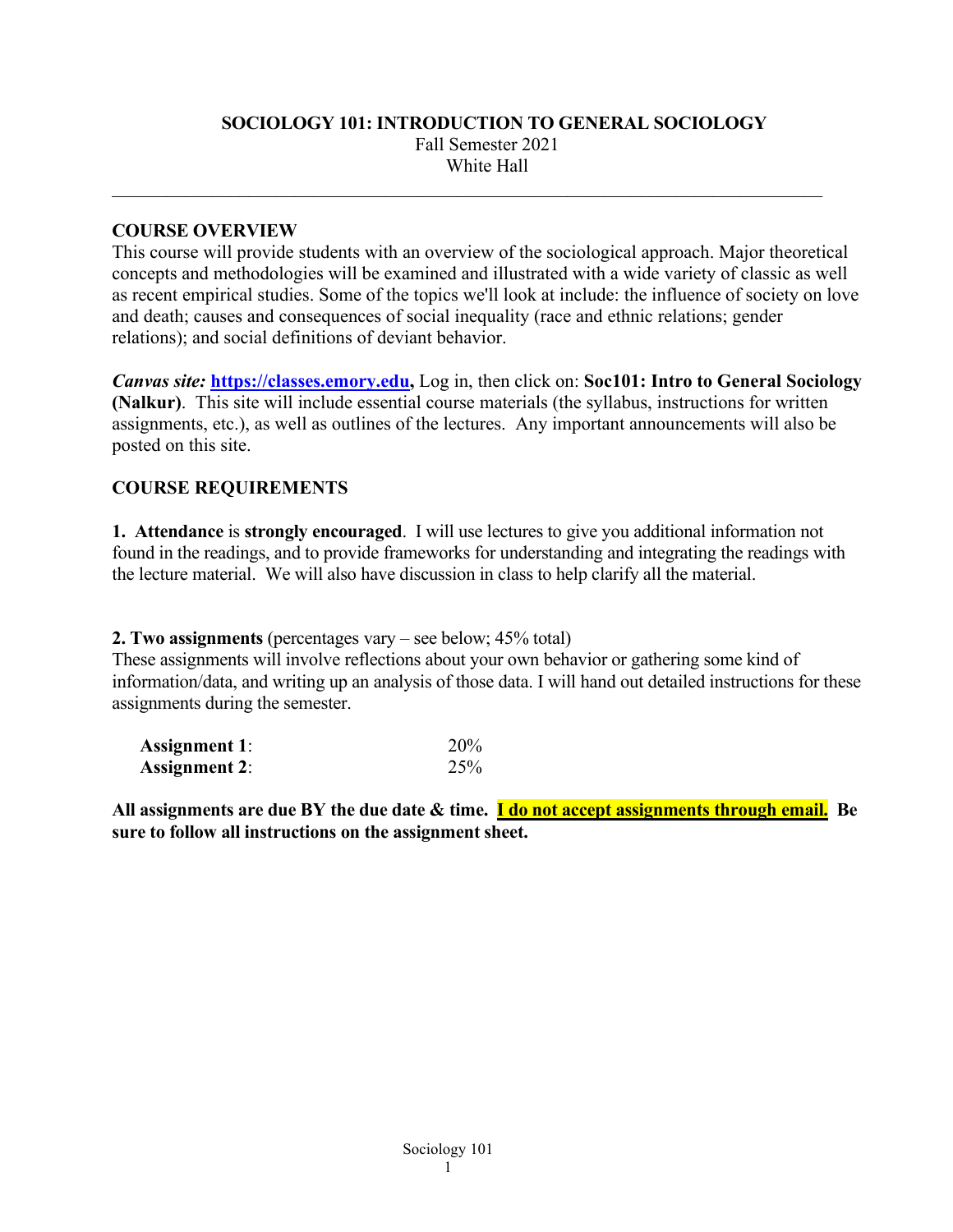| <b>3. Two exams</b> (percentages vary – see below; $55\%$ total) |     |
|------------------------------------------------------------------|-----|
| <b>Exam 1</b> (Midterm):                                         | 25% |
| <b>Exam 2</b> (Final):                                           | 30% |

- The Final will be given during the University scheduled Final Exam period for this class (and cannot be rescheduled).
- Exam format will be discussed in class at least one week prior. Exams will consist of a combination of short answer and essay questions.
- Details on each of the exams will also be posted on the course website (Canvas).

### **4. Readings**

We do not have a typical "textbook" for this class. Instead, the readings are comprised of original articles from different authors (many are contained in the Henslin reader). Thus, much of what you will be reading is actual sociological research. Some of the readings are more difficult than others, and some weeks there is a heavier reading load than other weeks. I will give you guidance on "how" to read the articles, particularly the more difficult ones.

A complete schedule of the readings required for the course follows on the next few pages. You are expected to complete the readings **before** class each week. We will discuss some of the readings in class, so both the reading and your attendance are important. To be sure, class lecture and discussion will be more interesting if you have completed the readings! If you have trouble understanding any of the readings or the lecture material, please feel free to talk to me or to the teaching assistants for this class.

# **REQUIRED TEXTS**

1. James Henslin. *Down to Earth Sociology: Introductory Readings*. 14th edition. 2007. New York: The Free Press.

*Unless otherwise indicated, the selections listed below are located in the Henslin book*

2. Reserve Readings (Canvas) There are also additional **required** readings, available as PDF files on our Canvas site. *The Reserve Readings are marked with an asterisk (\*) below.*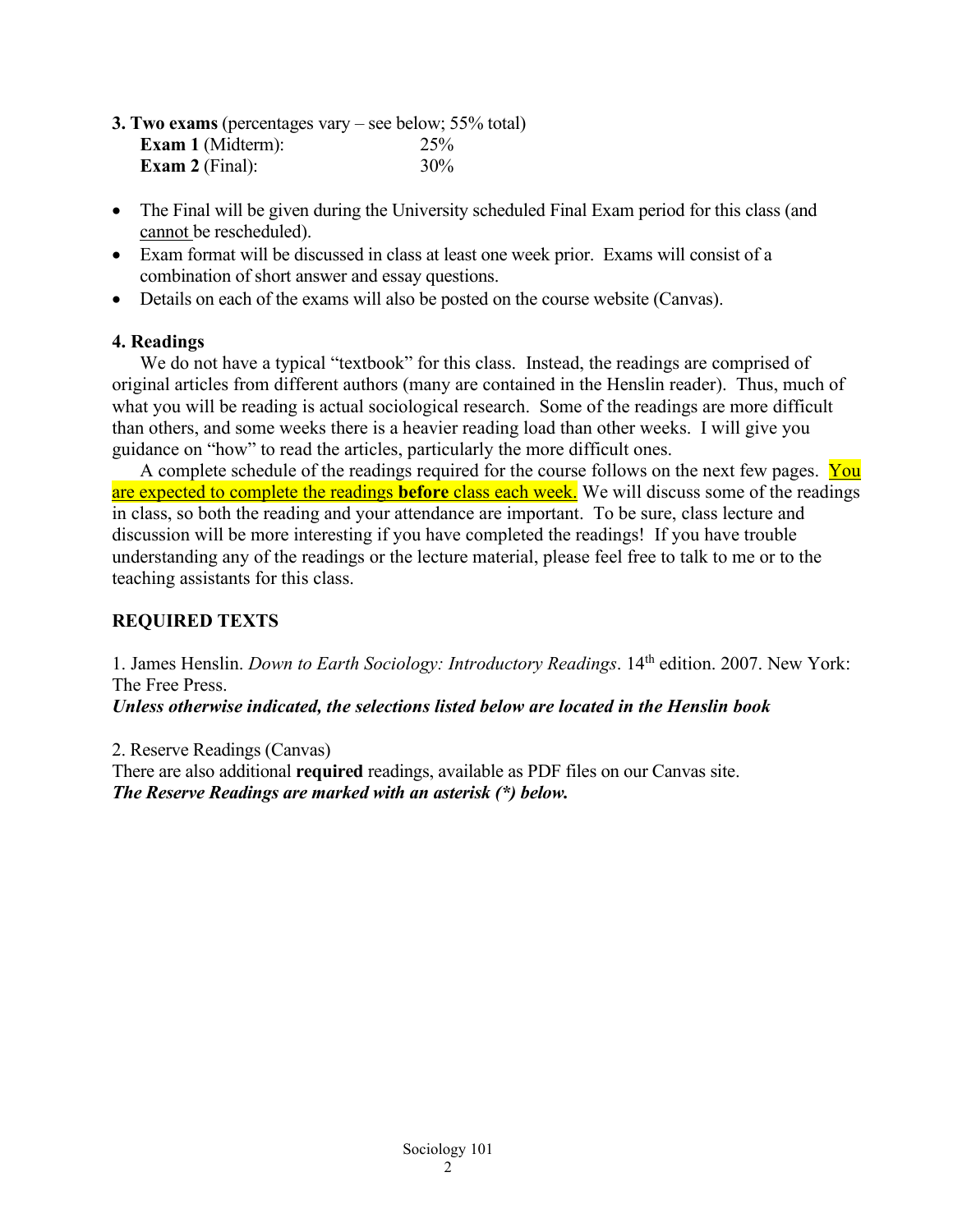# **OTHER IMPORTANT INFORMATION**

### **General Communication**

I provide very detailed information and instructions in all course documents. I will also send periodic Canvas announcements and emails about any changes in course information.

- **Please read all of the written course communications thoroughly!**
- If you have questions after you have read everything in a particular course document (syllabus, paper instructions, study guide), then feel free to ask me.
- **Please do NOT ask/email me questions that I have already answered** in a course document or via posted announcement/emails.

#### **Email Communication**:

I generally try to respond to emails within 1 business day, but I do not guarantee a response within 24 hrs. I do not answer emails after 6pm at night.

# **General Conduct**:

Please be mindful of the general code of conduct that you would use in any classroom setting. I expect us all to be respectful of one another.

- Please do not arrive late to class.
- Once in class, please refrain from carrying on private conversations with your neighbor(s). This is distracting for everyone else in the room.
- Please refrain from texting, checking social media, or engaging in any other non-class activities during all class meetings. If you are found to be engaging in these activities, you will be asked to leave the classroom.
- The use of laptop computers in class is not permitted.

**Missed Classes**: **You** are responsible for missed material. Please get notes from one of your classmates. After you have read all of the missed material, if you still have questions, please come to my office hours. (**Please do not email me to ask about missed class material.**)

**Video/Audio**: You may not video or audiotape lectures without my express consent.

**Extra Credit**: There are no extra credit assignments available in this course.

# **COVID Safety:**

Everybody must keep their face mask on at all times when they are indoors on campus, and this includes in our classroom. Your face mask must cover your nose, mouth, and chin, and should fit snugly. Due to the necessity of keeping your PPE on, eating and drinking is forbidden in the classroom. Please read this **Emory advice about quality and fit of mask**.

I ask that all students sit in every other seat in our classroom, as an added safety measure this semester. Because of limited seating in the room, I do ask that you only leave ONE seat between you and the person beside you. If you require any accommodations in addition to this, please let me know as soon as you can.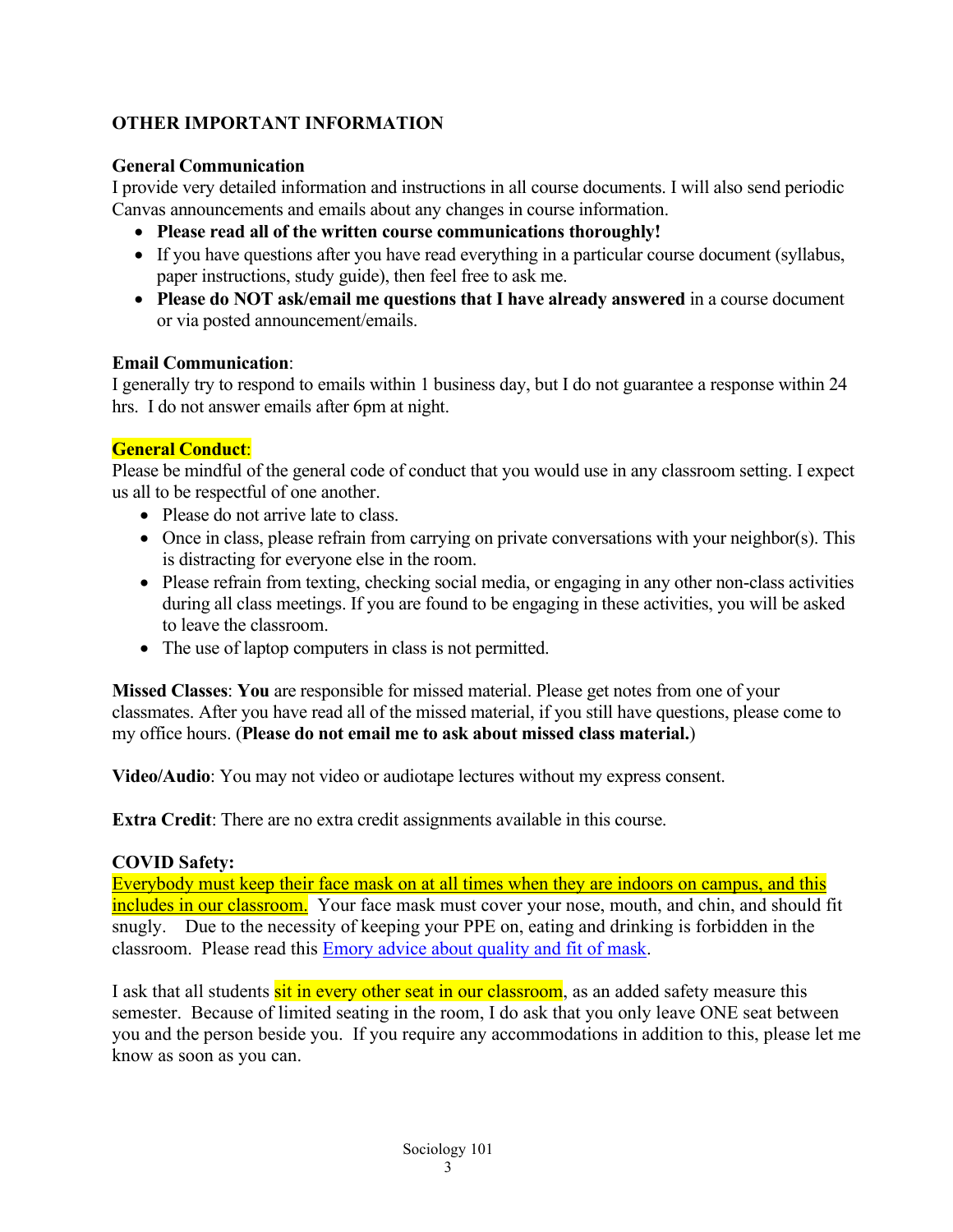If you aren't complying with the masking and seating requirements, I will have to ask you to leave the classroom to ensure the safety of your classmates. Keep in mind that some of your classmates may not be able to be vaccinated and/or are immunocompromised, so Emory's policies help facilitate everyone's safety without requiring anybody to disclose their personal situation.

### **Health considerations:**

At the very first sign of not feeling well, please *stay at home* and reach out to Student Health for a health consultation. Please consult the [campus](http://www.emory.edu/coronavirus/emory/faq/index.html#anchor-health) FAQ for how to get the health consultation.

If you must miss class due to illness, please let me/your TA know, and we will provide ways to help you keep up with your schoolwork. Please also contact me via email if you are in quarantine, so I can help you with your navigate the semester.

# **Accommodating Disabilities:**

If you have or acquire any sort of condition that may require special accommodation(s), please inform me AS SOON AS POSSIBLE (e.g., not the day of an exam) so that we may make the appropriate arrangements. Proper documentation from the Office of Disabilities Services will be required. Please contact their office to get more information on available services and accommodations, as well as documentation requirements. They can be reached at 404-727-6016 or via the web at [http://www.ods.emory.edu.](http://www.ods.emory.edu/)

### **Academic Conduct:**

All students are expected to conduct themselves in accordance with the policies of Emory College with respect to conduct and academic honesty. Anyone engaging in acts that violate these policies, such as plagiarism or cheating, will be referred to the Honors Council. For more information on the Emory Honor Code, see [http://www.college.emory.edu/current/standards/honor\\_code.html.](http://www.college.emory.edu/current/standards/honor_code.html)

# **Late Policy:**

Unless otherwise stated on the assignment sheet or in class, an assignment submitted after the deadline will be penalized **5 percentage points for each day it is late, from the moment it is past due.** If you require an extension due to illness, you must notify Dr. Nalkur *prior* to the deadline, and provide a note from your doctor.

# **Grade Dispute Policy:**

While we work very hard to be accurate and fair, in large classes, small errors can happen. We are certainly happy to correct any that do. If you suspect a grading error on any assignment or test, you must contact your Teaching Assistant within **ONE** week from the date the assignments/tests are returned to the class (even if you picked your up late). **You must put your concern in writing and offer detail** (for example, "Points were added incorrectly," or "Evidence provided in appendix, not in paper." etc.). If you can't understand why points were deducted, **please visit your TA during office hours.**

# **Make-Up Policy**:

My permission is needed to makeup exams and assignments. If you are going to miss an exam or assignment, please make every effort to notify me before the missed class and to gather appropriate material to justify your absence. If you are unable to notify me before the class/due date, please try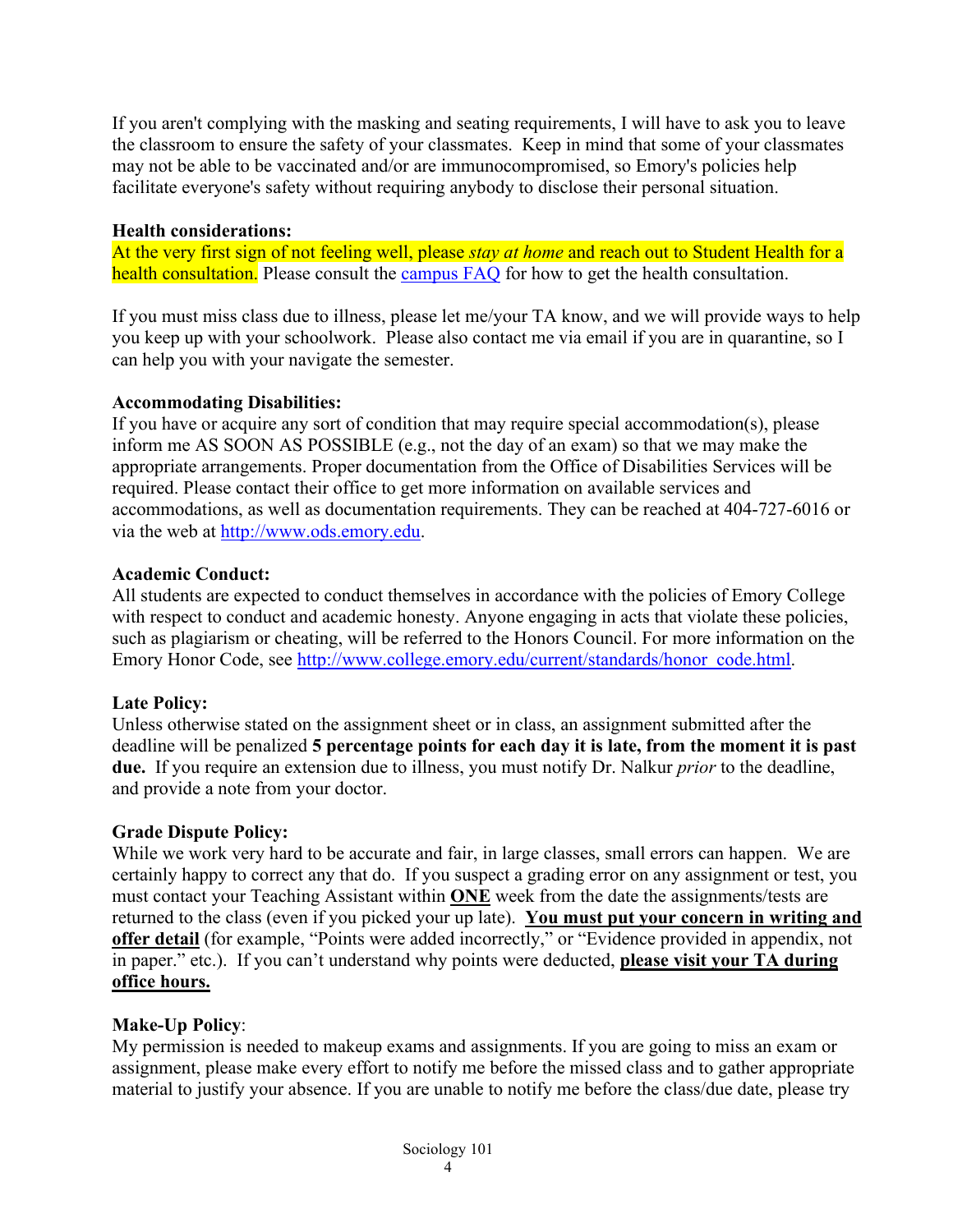to have a friend, roommate, etc. contact me via e-mail and inform me of your absence. A mutually convenient time will be arranged for you to make up the assignment or exam. Makeup assignments will *only* be allowed in a situation of an excused absence (e.g., illness, family emergency, etc.). A note from the Dean will be required to make up the final exam.

#### *The use of cell phones is not permitted in this class.*

*You are not permitted to use laptops or other devices in class unless you have special permission from Dr. Nalkur.*

*Please turn OFF your phones before entering the classroom.*

*If you are found using phones or devices in class, you will be asked to leave.*

#### **Peer Tutoring Writing Support**

Tutors in the Emory Writing Center and the ESL Program are available to support Emory College students as they work on any type of writing assignment, at any stage of the composing process. Tutors can assist with a range of projects, from traditional papers and presentations to websites and other multimedia projects. Writing Center and ESL tutors take a similar approach as they work with students on concerns including idea development, structure, use of sources, grammar, and word choice. They do not proofread for students. Instead, they discuss strategies and resources students can use as they write, revise, and edit their own work. Students who are currently enrolled in an ESL-supported section of English 101, English 123, or English 221 or who plan to take one of those courses next semester should see ESL tutors, as they are specifically trained to support students in ESL Program courses. To learn more about ESL tutoring or to make an appointment, go to **tinyurl.com/eslemory.** All other students in the college should see Writing Center tutors who are trained to work with this broader population. Learn more and make an appointment at **writingcenter.emory.edu**. Please review tutoring policies before your visit.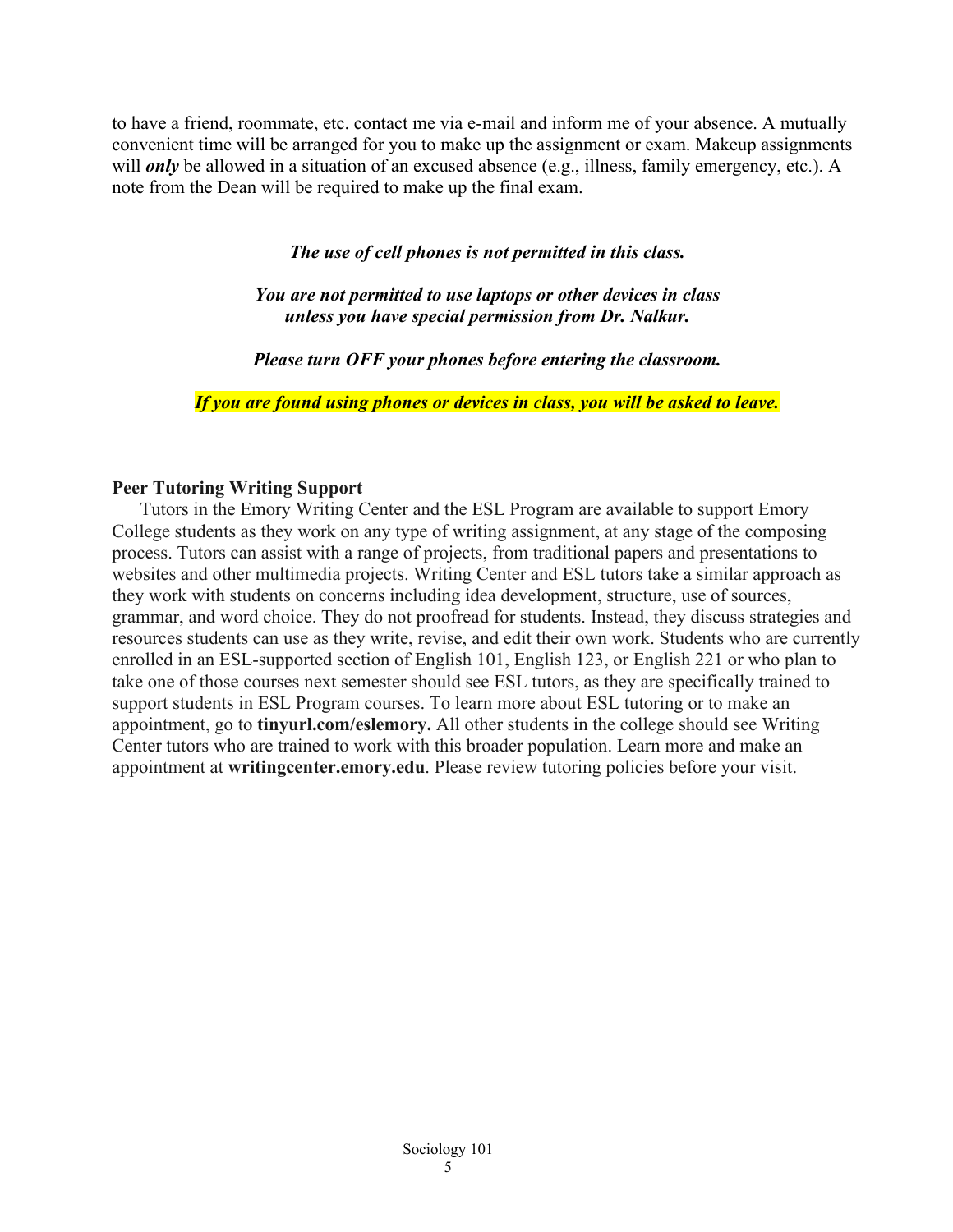#### **CLASS SCHEDULE** (subject to modification)

### **PART I: The Sociological Perspective**

### **TOPIC 1 What Is Sociology?**

- *Aug 25 (W)* Introductions
- *Aug 30 (M)* Listen to podcast *Revisionist History*, episode ["Food Fight"](https://podcasts.apple.com/us/podcast/food-fight/id1119389968?i=1000372453199) (you can find this for free on iTunes, or online)

#### **TOPIC 2 How Do We Do Sociology? (Sociological Research Methods)**

- *Sept 1 (W)* \*Joel Charon, 2004, *Should We Generalize about People?* (Patricia Adler & Peter Adler. 2009. *Sociological Odyssey*. 3rd edition, pp. 16-23). James Henslin, How Sociologists Do Research? (In Henslin, pp. 35-47) *\**Howard Schumann, 2002, *Sense and Nonsense about Surveys* (Patricia Adler & Peter Adler. 2009. *Sociological Odyssey*. 3rd edition, pp. 47-52)
- *Sept 6 (M) Labor Day – no class*
- *Sept 8 (W)* \*Patricia A. Adler and Peter Adler, 1985, *The Promise and Pitfalls of Going into the Field* (Patricia Adler & Peter Adler. 2009. *Sociological Odyssey*. 3rd edition, pp. 53- 61) Philip Meyer, 1970, *If Hitler Asked You to Electrocute a Stranger, Would You? Probably*. (Henslin, pp. 269-276)
- *Sept 13 (M) TBD by students Roxane Gay's ["Bad Feminist"](https://www.vqronline.org/essay/bad-feminist), 2012. Malcolm Gladwell's ["Black Like Them"](https://www.newyorker.com/magazine/1996/04/29/black-like-them), 1996*

# **TOPIC 3 Basic Sociological Concepts Part I: Social Structure**

- *Sept 15 (W)* Erving Goffman, 1959, *The Presentation of Self in Everyday Life*. (In Henslin, pp. 135-146.) \*Spencer E. Cahill, et al., *Meanwhile Backstage: Behavior in Public Bathrooms*  (Patricia Adler & Peter Adler. 2009. *Sociological Odyssey*. 3rd edition, pp. 131-141).
- *Sept 20 (M)* Philip Zimbardo, 1972, *Pathology of Imprisonment*. (In James Henslin, ed., *Down to Earth Sociology*,13th ed. New York: The Free Press.).

Film *Quiet Rage: The Stanford Prison Experiment*.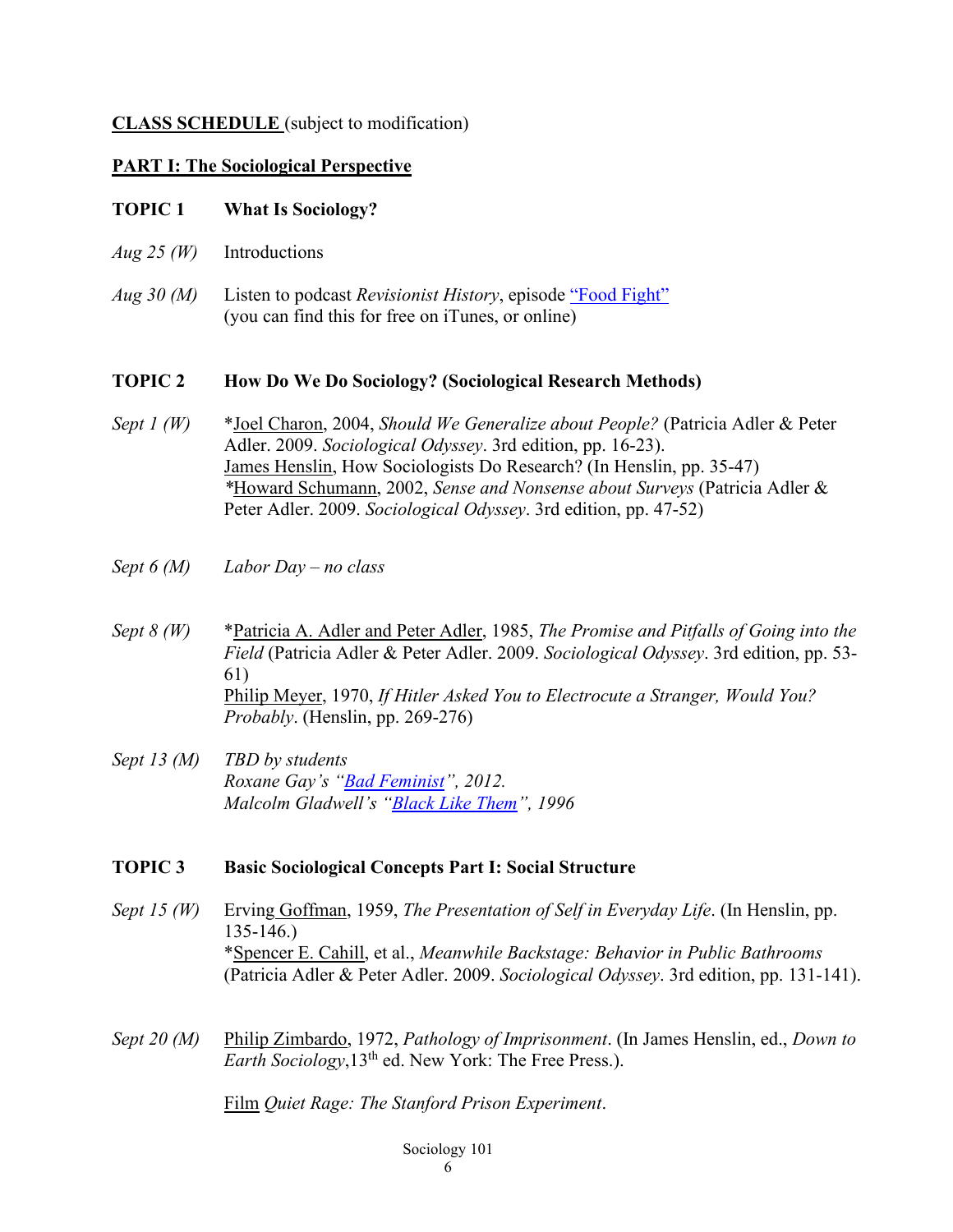Discussion of Zimbardo reading and film.

Christel Lane. 2013. "Taste makers in the 'fine-dining' restaurant industry." *Poetics.*

### **TOPIC 4 Basic Sociological Concepts Part II: Culture**

- *Sept 22 (W)* James M. Henslin. 2003*. Eating Your Friends is the Hardest: The Survivors of the F-227*. (In Henslin, pp. 277-286.) Horace Miner, 1956, *Body Ritual among the Nacirema*. (Henslin, pp. 87-91.) \*Eviatar Zerubavel. 1985. *The Seven Day Circle: The History and Meaning of The Week.* Introduction (pp. 1-4); Chapter 7, "Culture, Not Nature" (pp. 130-141).
- *Sept 27 (M)* Phillipa Chong. "Making Change in the Kitchen? A study of celebrity cookbooks, culinary personas and inequality." 2014.

Podcast: *Invisibilia*, Season 1, Episode 3, "How to Become Batman" (January 22, 2015)

#### **TOPIC 5 The Case of Love: Culture, Social Structure, and Sentiment**

*Sept 29 (W)* Sidney Katz, *The Importance of Being Beautiful*. (Henslin, pp. 341-348) \*Ann Swidler, 2001. *Talk of Love: How Culture Matters*. Chapter 6, "Love and Marriage" (pp.111-134).

# **ASSIGNMENT #1 DUE**

*Oct 4 (M)* \*T. Lambert, A. Kahn, K. Apple. 2003. Pluralistic Ignorance and Hooking Up. *Journal of Sex Research* 40:129-133. \*Viviana Zelizer, 1985. *Pricing the Priceless Child*, Chapter 2, "From Useful to Useless: Moral Conflict over Child Labor" (pp. 56-72)

#### **TOPIC 6 The Case of Death: Culture, Social Structure, and Fear**

- *Oct 6 (W)* \*Viviana Zelizer, 1985. *Pricing the Priceless Child*, Chapter 2, "From Useful to Useless: Moral Conflict over Child Labor" (pp. 56-72) \*Daniel F. Chambliss, 1996, *The World of the Hospital*. (In James Henslin, ed., *Down to Earth Sociology*, 13<sup>th</sup> ed.)
- *Oct 11 (M) Fall Break – no class*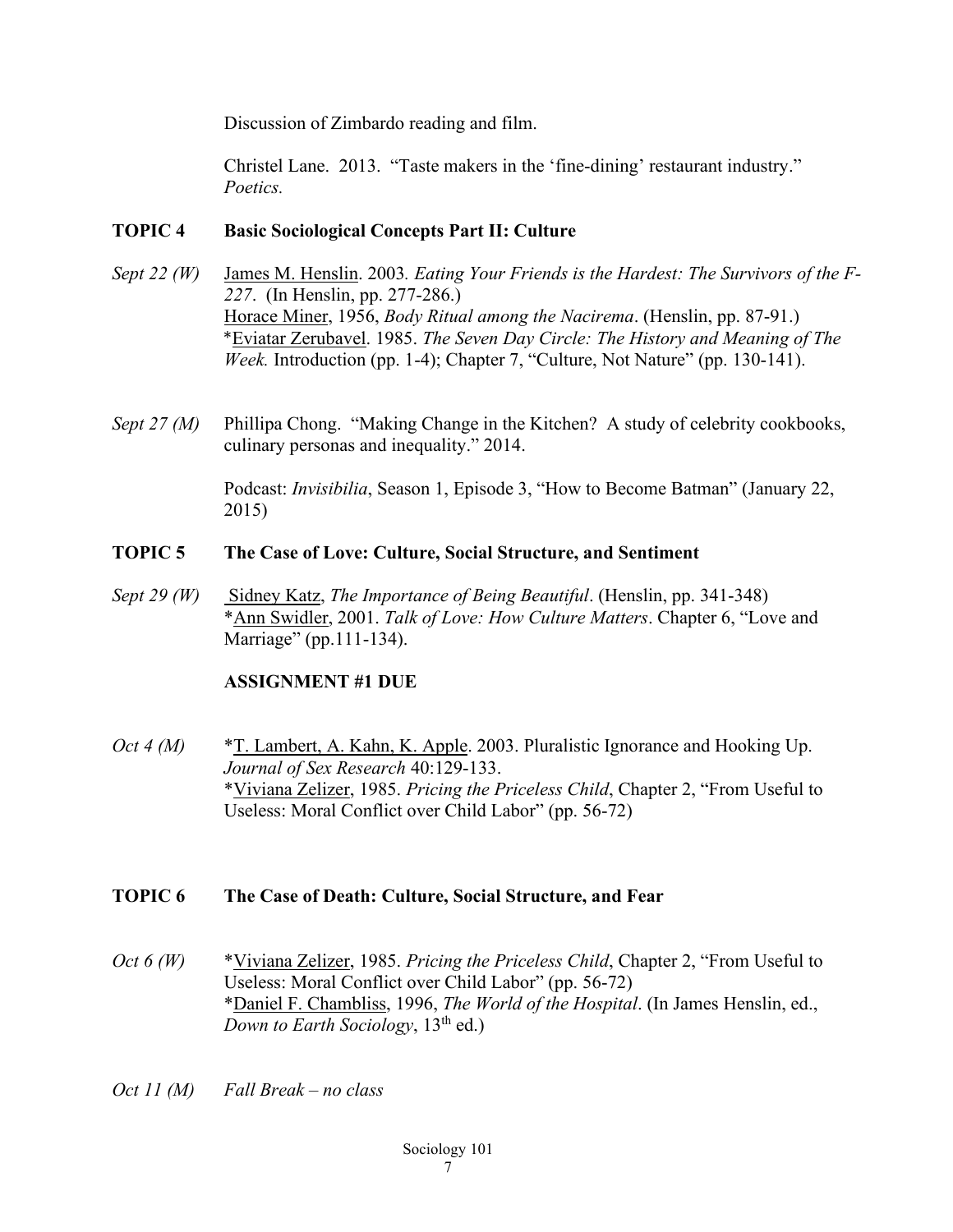*Oct 13 (W)* Film: *Killing Us Softly (Can be found streaming on Emory Library's website)*

#### **PART II: Individuals and Social Interaction**

#### **TOPIC 7 Socialization: Development of the Self**

*Oct 18 (M)* Kingsley Davis, 1949, *Extreme Isolation*. (Henslin, pp. 151-160.) \*Spencer E. Cahill, 1989, *Fashioning Gender Identity* (Patricia Adler & Peter Adler. 2009. *Sociological Odyssey*. 3rd edition, pp. 97-106)

### *Oct 20 (W): Exam 1*

- *Oct 25 (M)*: \*Spencer E. Cahill, 1989, *Fashioning Gender Identity* (Patricia Adler & Peter Adler. 2009. *Sociological Odyssey*. 3rd edition, pp. 97-106) *\**Eric Anderson, *Varieties of Masculinity in Male Cheerleading* (Patricia Adler & Peter Adler. 2009. *Sociological Odyssey*. 3rd edition, pp. 253-261)
- *Oct 27 (W): TBD by students*

# **PART III: Groups and Society**

#### **TOPIC 9 Social Class**

*Nov 1 (M):* David L. Rosenhan, 1973, *On Being Sane in Insane Places*. (Henslin, pp. 322-334.)

Barbara Ehrenreich, 1999, *Nickel and Dimed*. (Henslin, pp. 411-424.)

Film (to be watched in class): *Inequality for All*

*Nov 3 (W):* \*Elizabeth Aries and Maynard Seider, *Lower Income College Students at Elite vs. State Schools*, (Patricia Adler & Peter Adler. 2009. *Sociological Odyssey*. 3rd edition, pp. 319-328)

> \*Annette Lareau. 2002. *Invisible Inequality: Social Class and Childrearing in Black Families and White Families*. (American Sociological Review 67: 747-776). **PAPER ASSIGNMENT #2 DUE**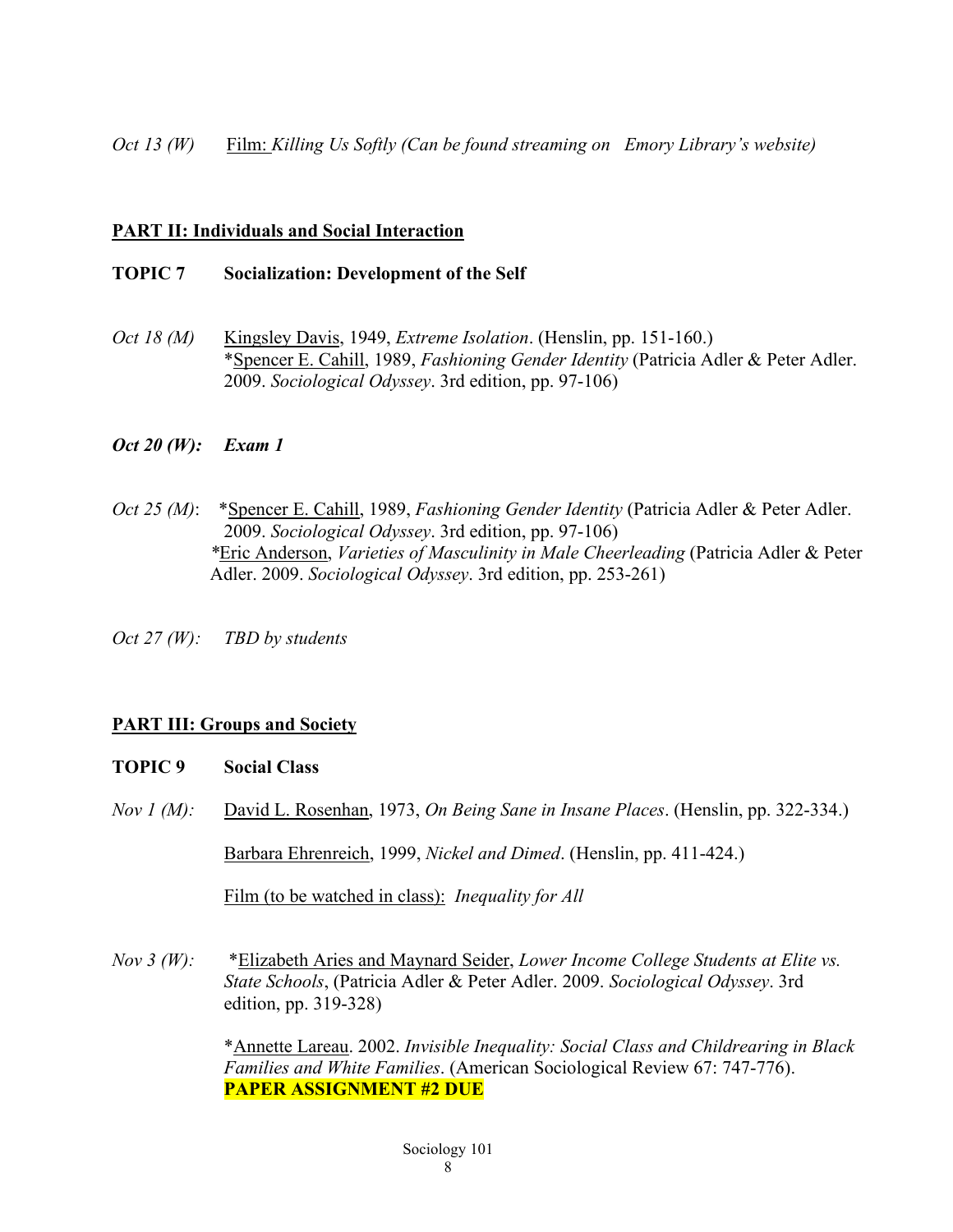#### **TOPIC 8 Deviance**

- *Nov 8 (M)*: \*Devah Pager, 2003, *The Mark of a Criminal Record* (Patricia Adler & Peter Adler. 2009. *Sociological Odyssey*. 3rd edition, pp. 156-167) \*Elijah Anderson, 1999, *The Code of the Street* (In Adler & Adler, *Sociological Odyssey*, 2nd edition, pp. 74-85.)
- *Nov 10 (W):* David L. Rosenhan, 1973, *On Being Sane in Insane Places*. (Henslin, pp. 322-334.)

#### **TOPIC 10 Race and Ethnicity**

- *Nov 15 (M): FILM: 13th*
- *Nov 17 (W):* \*Joe R. Feagin. 1991. *The Continuing Significance of Race: Antiblack Discrimination in Public Places*. (American Sociological Review 56:101-116).

*\**Karyn R. Lacy, 2004, *Black Middle-Class Suburbia*. (Patricia Adler & Peter Adler. 2009. *Sociological Odyssey*. 3rd edition, pp. 191-200)

#### **TOPIC 11 Organizations**

*Nov 22 (M):* Robin Leidner, 1993, *Over the Counter at McDonald's*. (Henslin, pp. 497-507.)

\*Nicole Woolsey Biggart, 1990. *Charismatic Capitalism: Direct Selling Organizations in America*. Chapter 6, "Charisma and Control" (pp. 126-159).

- *Nov 24 (W) Thanksgiving – no class*
- *Nov 29 (M):* Amy Binder's "Prestigious Jobs" Karen Ho. 2009. "The Culture of Smartness and the Recruitment and Construction of Investment Bankers."

#### **TOPIC 12 Gender and Work**